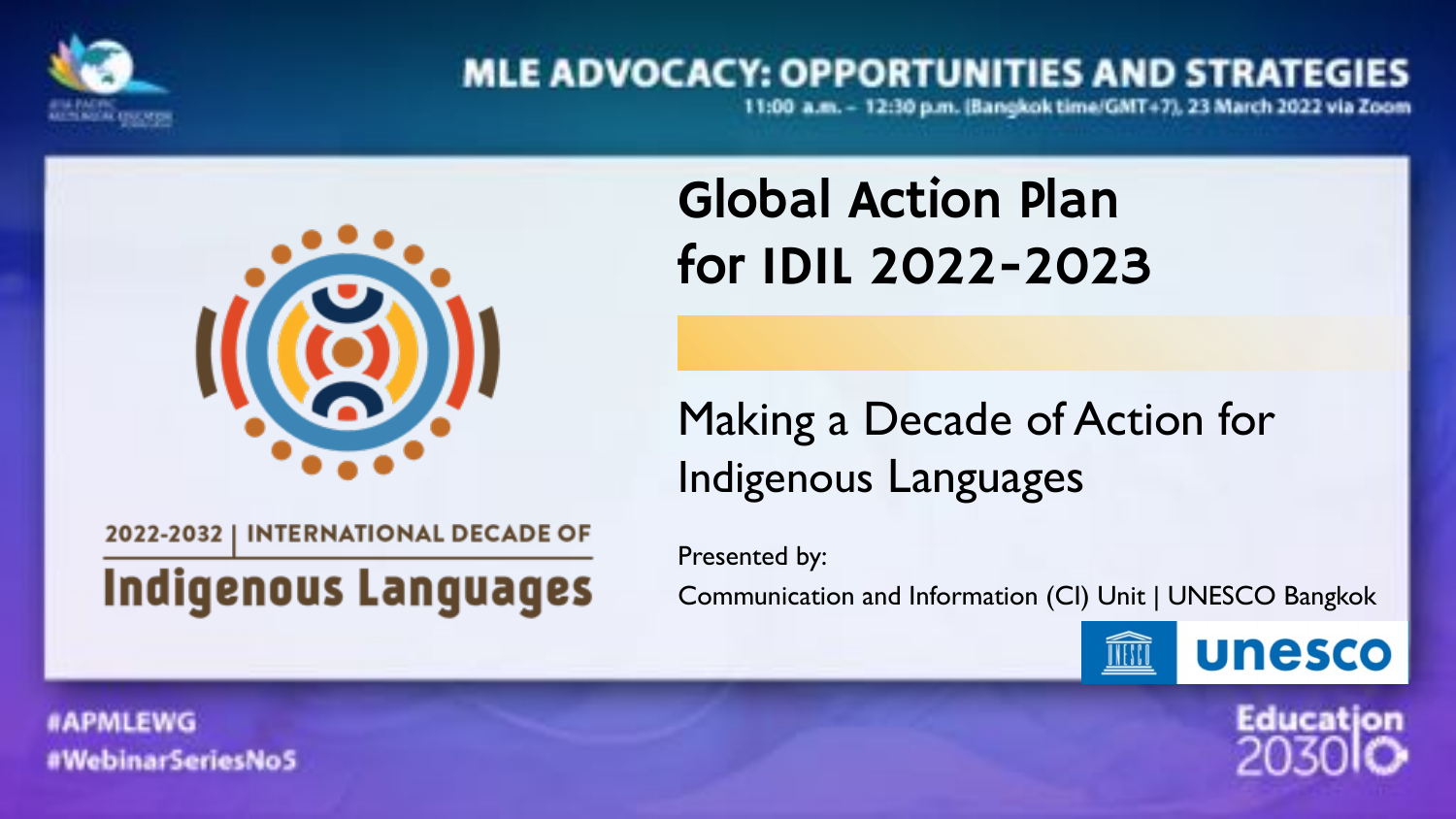#### E ADVOCACY: OPPORTUNITIES AND STR

ISIangkok Umw/GMT+7), 23

# Why an International Decade of Indigenous languages?

Indigenous languages are disappearing, resulting in users experiencing:

- Limits to freedom of thought, expression, including cultural/artistic
- Reduced access to education, health, information, justice, employment, cultural life



Indigenous knowledge represents a key resource in developing solutions to:

- Combat hunger
- Mitigate climate change
- Protect biodiversity

1

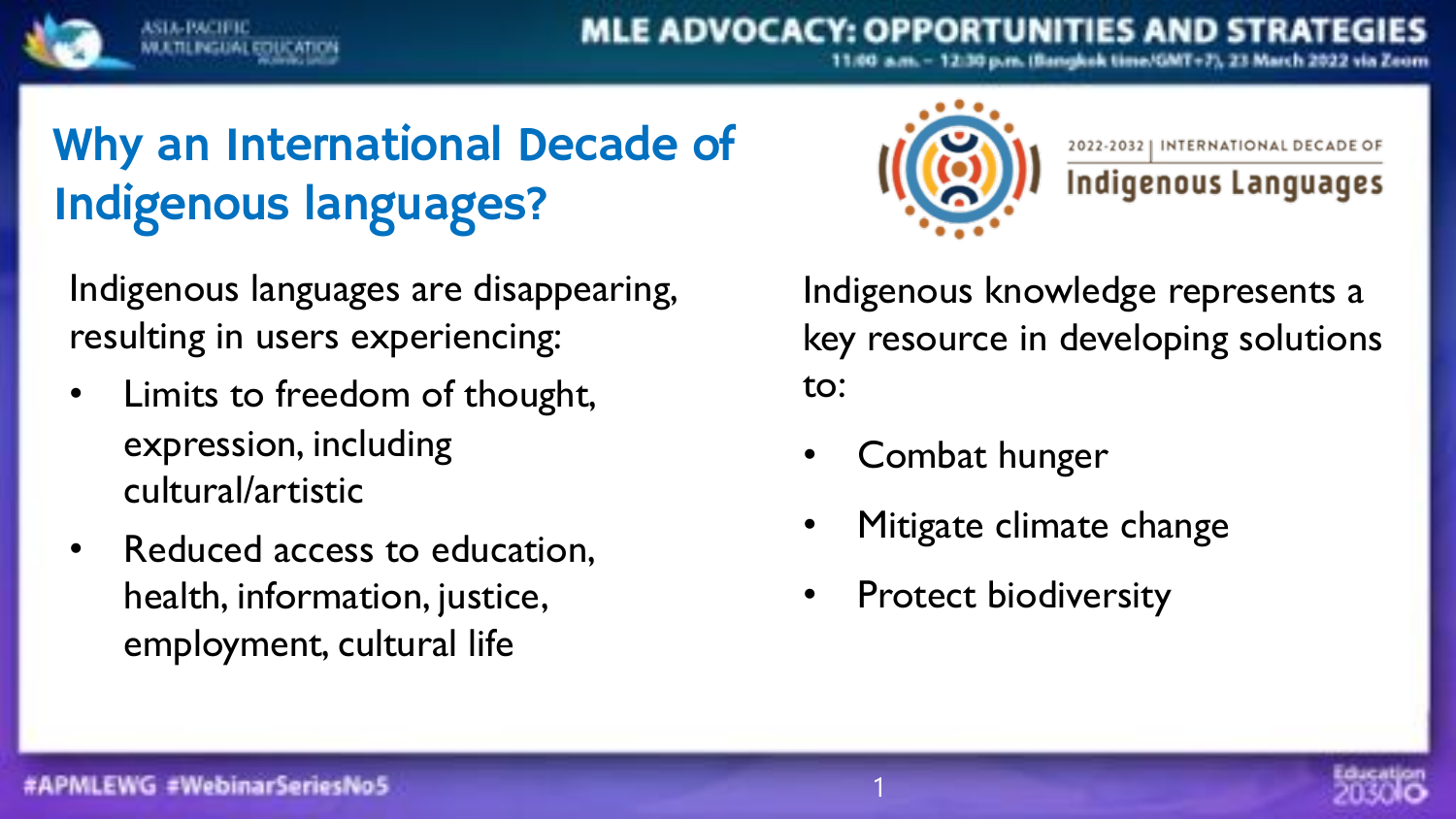

**MLE ADVOCACY: OPPORTUNITIES AND STR** 

# Global Plan of Action for IDIL 2022-2032 AT A GLANCE



A world in which Indigenous Peoples will entrust their languages to future generations



Indigenous languages are preserved, revitalized, promoted and used across all socio-cultural, economic, environmental, and political domains

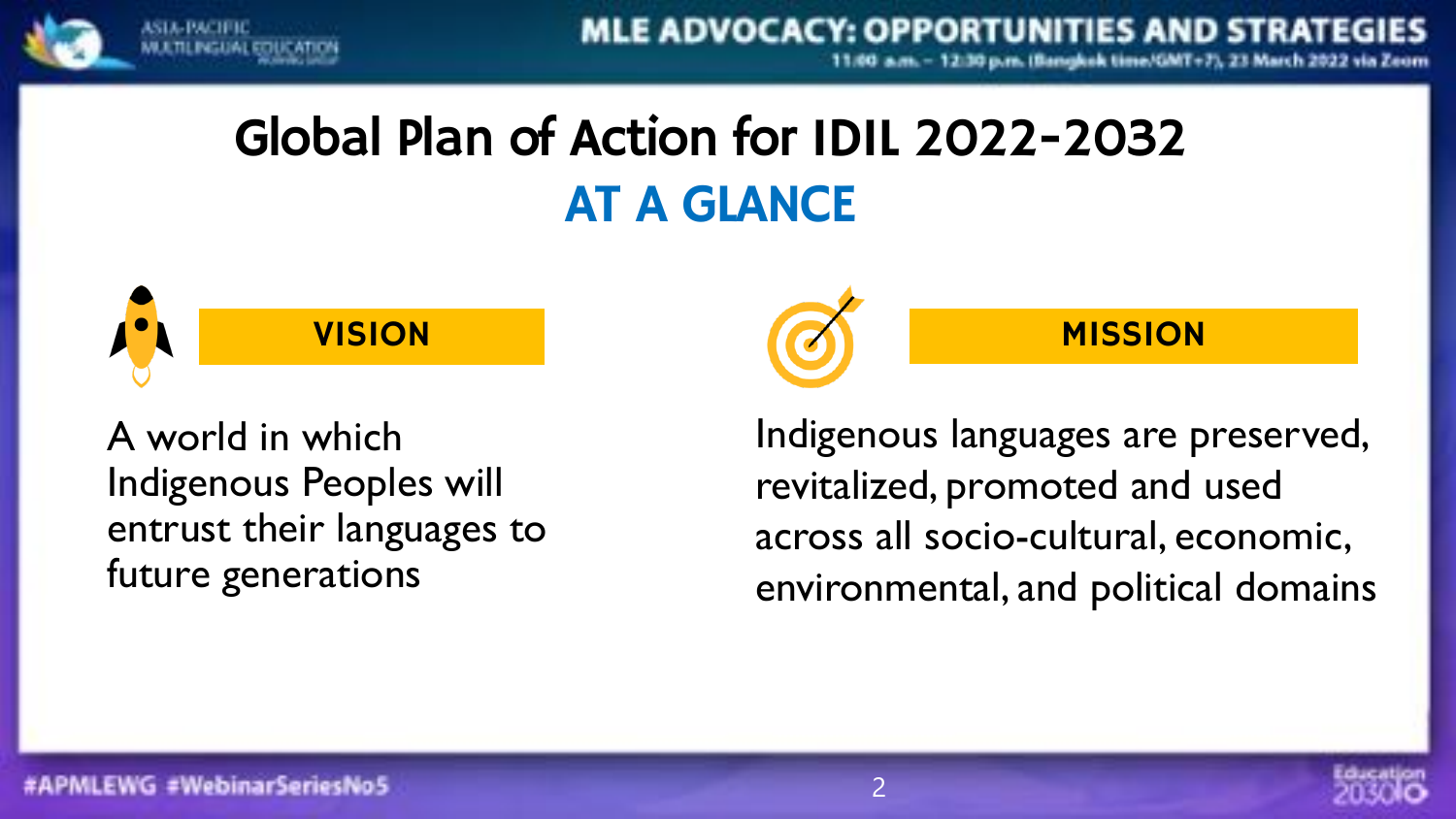

11:00 a.m. - 12:30 p.m. (Bangkok time/GMT+7), 23 March 2022 via Zeom

# Global Plan of Action for IDIL 2022-2032 TARGET GROUPS

| <b>PRIMARY</b>                                       |                                                 |                                 | <b>SUPPORTING</b>                        |                                                                   |
|------------------------------------------------------|-------------------------------------------------|---------------------------------|------------------------------------------|-------------------------------------------------------------------|
| <b>IL USERS</b>                                      | <b>DUTY BEARERS</b>                             | <b>ENABLERS</b>                 | <b>LANGUAGE</b><br><b>PROFESSIONALS</b>  | <b>REPRESENTATIVES</b>                                            |
| <b>Existing Users</b><br>women, children, youth      | <b>Governments</b><br>policy-/decision-makers   | <b>Private</b><br><b>Sector</b> | teachers/educators                       | public+private entities<br>involved in sustainable<br>development |
| <b>Learners</b>                                      | <b>Public Institutions</b>                      | media,<br>communication,        | interpreters/translators                 | academic/educational<br>organizations                             |
| new learners                                         | information, memory<br>and cultural organizatio | and technology<br>companies     | language tech developers                 | opinion influencers/leaders                                       |
| <b>Knowledge Keepers</b><br>elderly, women, families | ns                                              |                                 | professional<br>communities/associations | language activists and civil<br>society groups                    |



#APMLEWG #WebinarSeriesNo5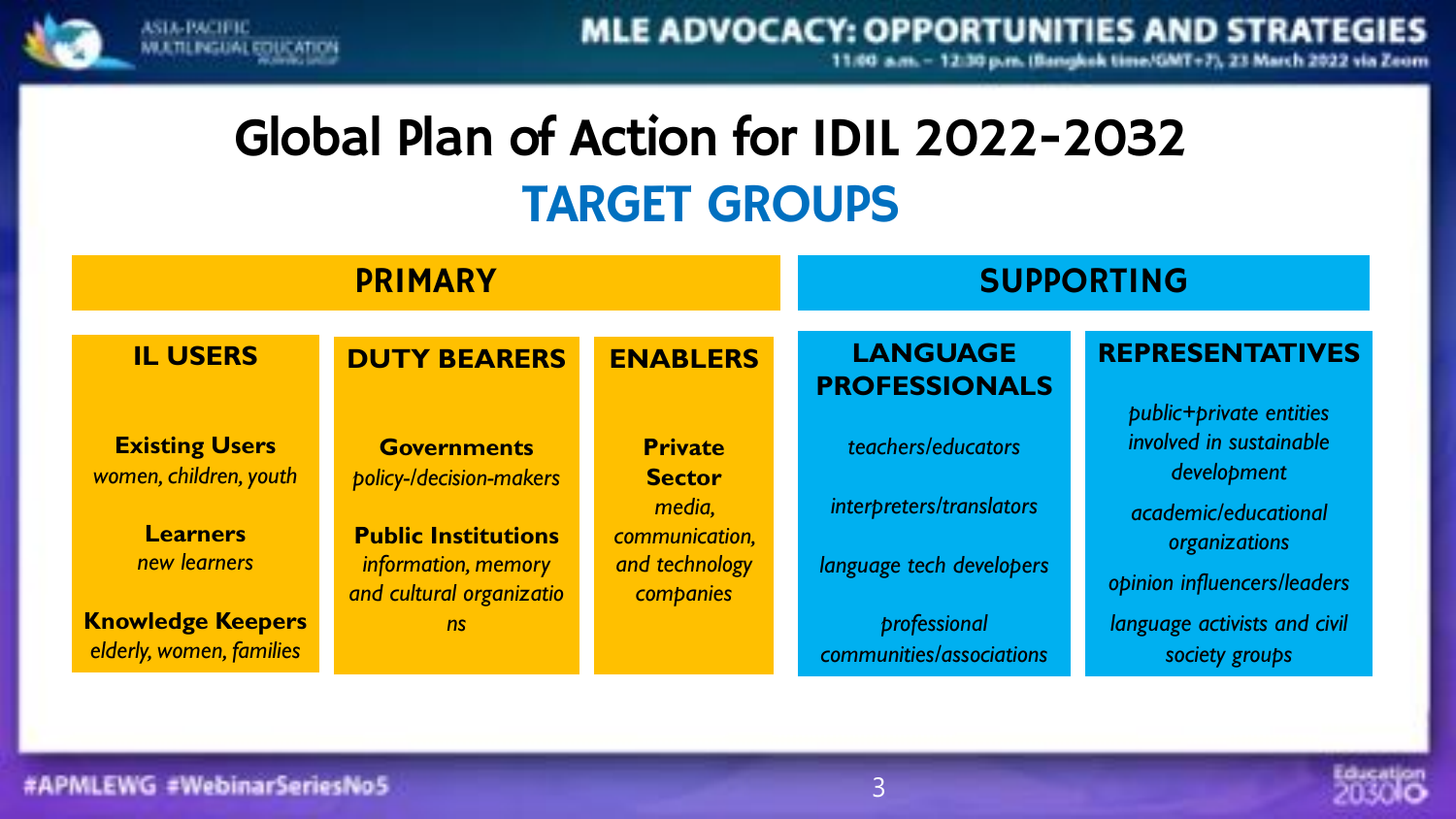

:30 p.m. (Bangkok time/GMT+7), 23 March

# Global Plan of Action for IDIL 2022-2032 **OUTCOMES**

#### **OUTCOME I**

IL are learnt, taught, transmitted to future generations, contributing to fluency, vitality, and higher number of users

#### OUTCOME 3

IL recognised in legal systems and legislation of Member States, supported by languagerelated laws and policy frameworks

#### OUTCOME 2

IL established as a global priority with longterm commitment towards building peaceful, just, sustainable, inclusive and resilient societies

#### OUTCOME 4

IL used in socio-cultural, economic, environmental, legal and political domains with the participation of indigenous institutions and organizations

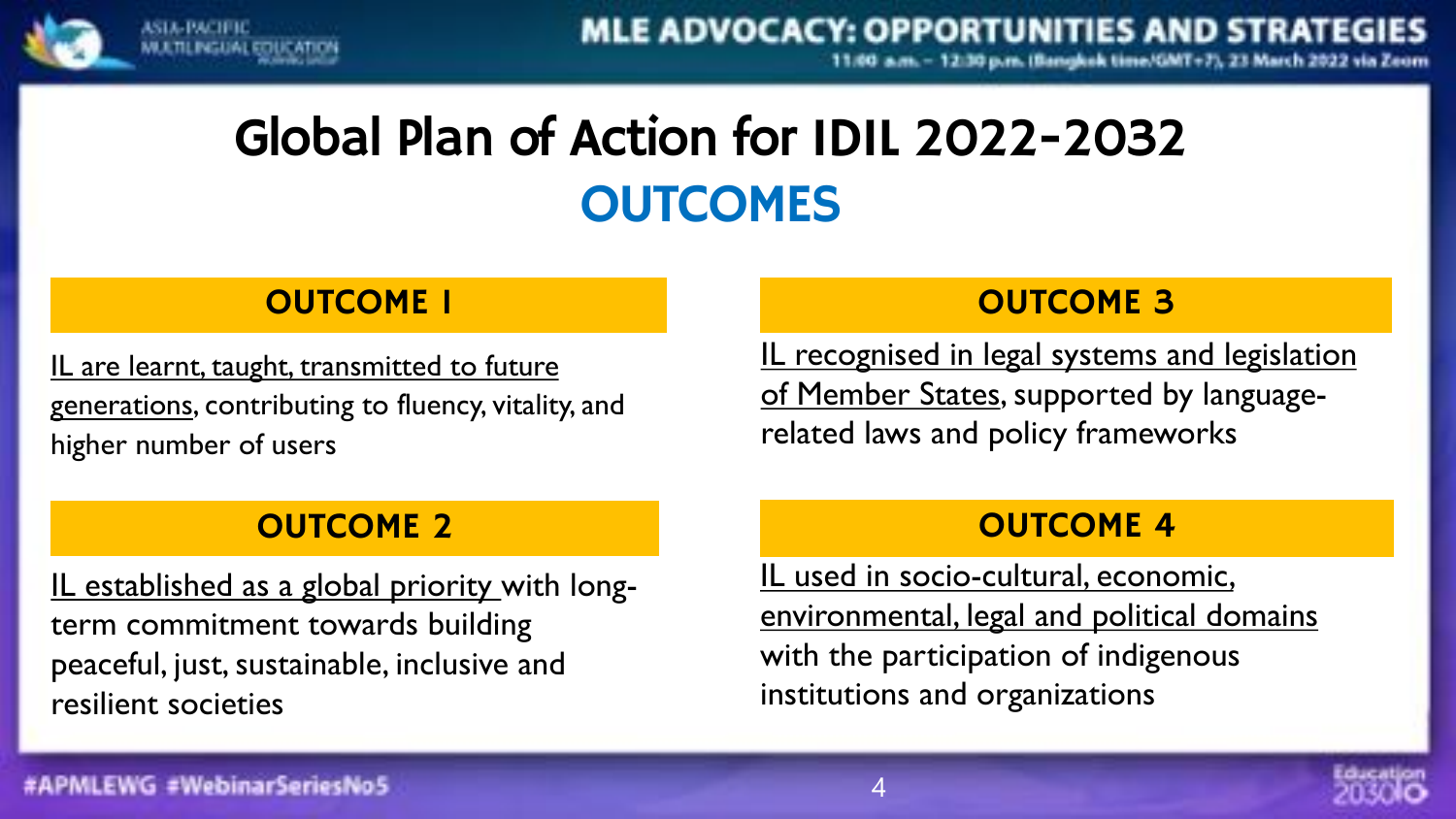

**MLE ADVOCACY: OPPORTUNITIES AND STRATEGIES** 

30 p.m. (Bangkok time/GMT+7), 23 March

# Global Plan of Action for IDIL 2022-2032 OUTPUTS & ASIA PRIORITIES

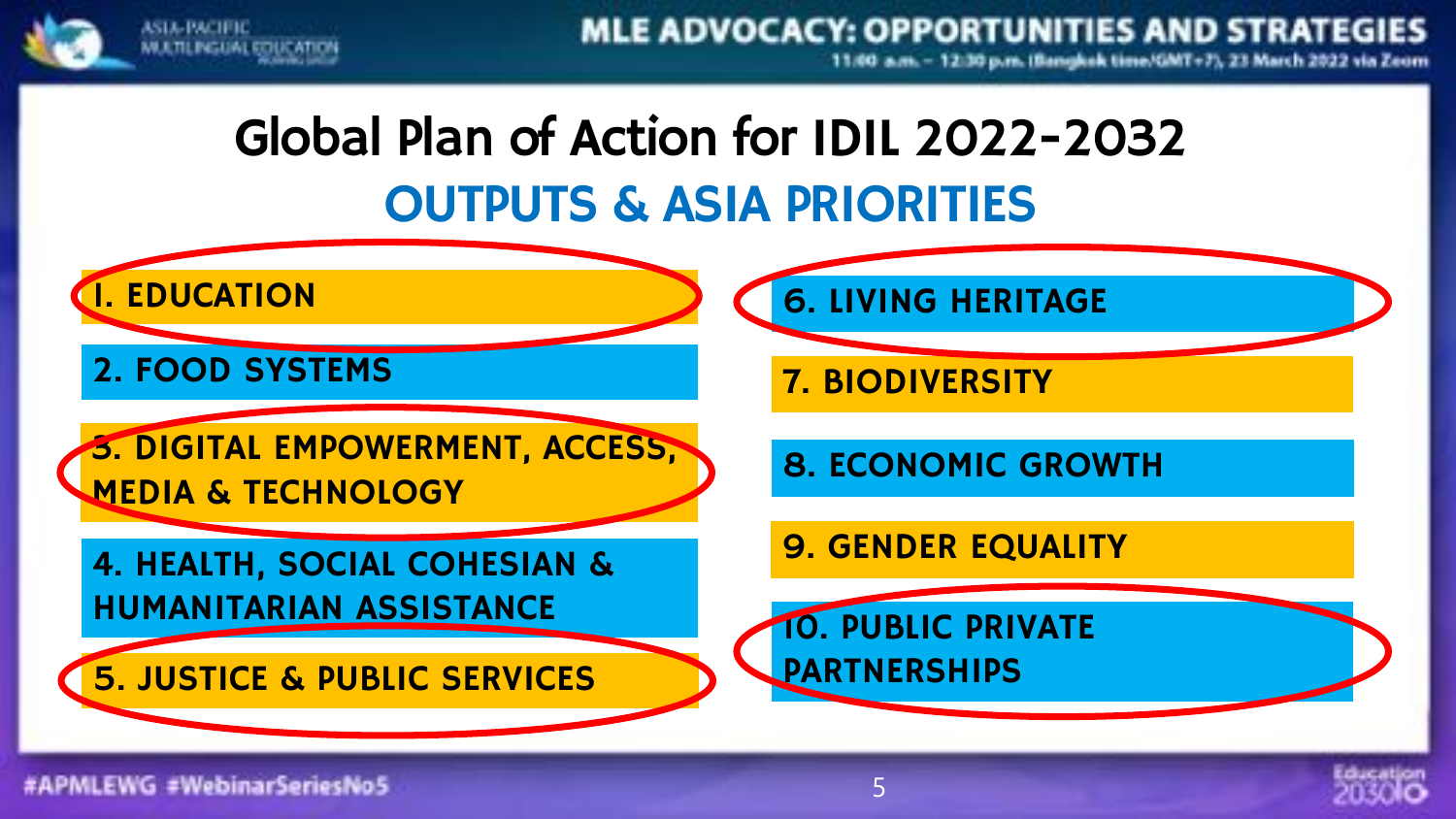

# MLE Advocacy & Global Plan of Action for IDIL 2022-2032

#### **OUTPUT I**

Inclusive, equitable, intercultural, quality education and lifelong learning environments and opportunities in Indigenous languages provided in formal, non-formal and informal educational settings

Development of educational policies, plans and programmes alongside legislation as part of implementing SDG 4 to support mother tongue-based and multilingual education to foster curriculum development

### Activity 1.1 Activity 1.2

Improvement of Indigenous and multilingual education/professional competencies and skills development among teachers, educators and language specialists through training at all levels of education

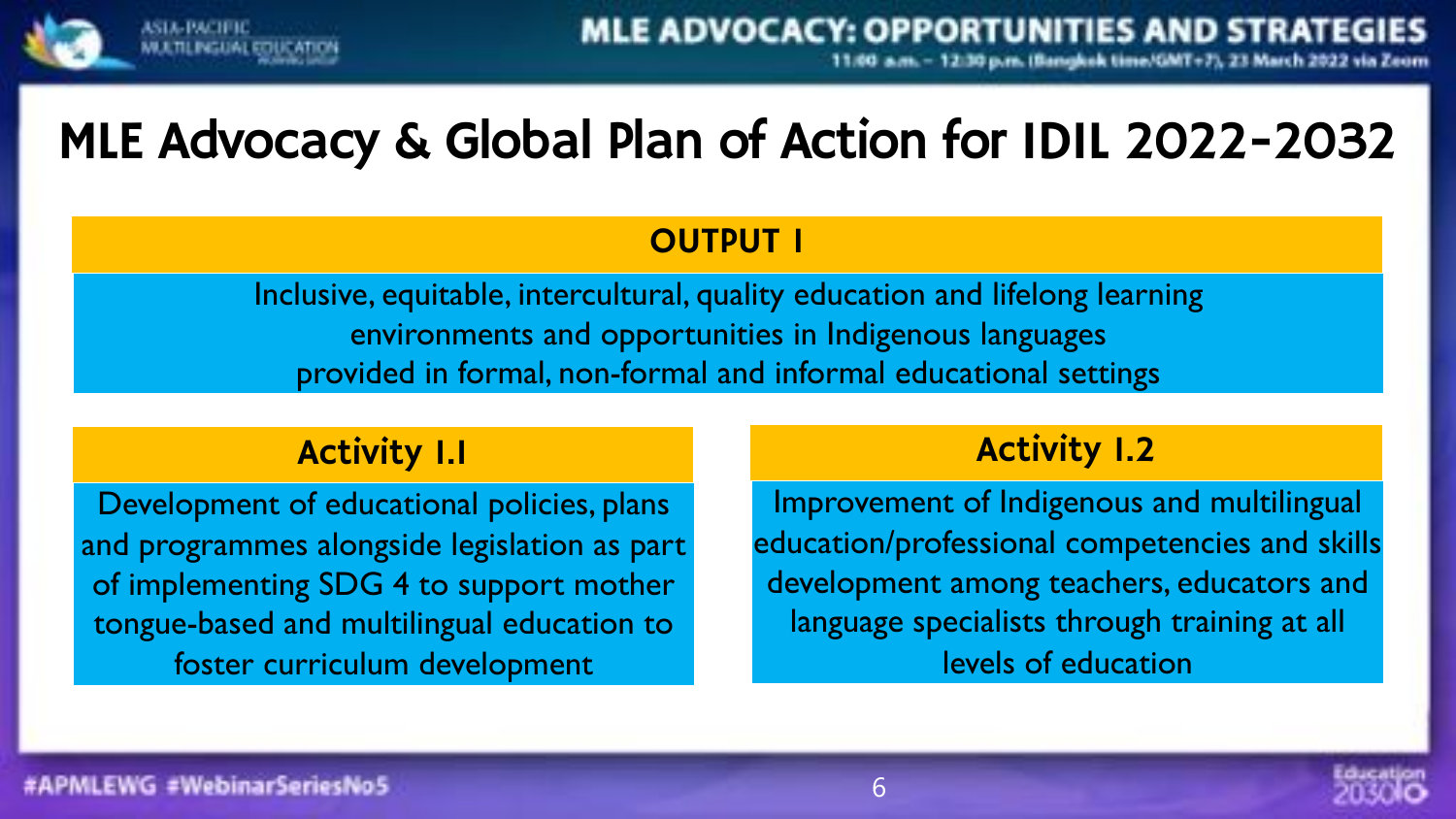

# MLE Advocacy & Global Plan of Action for IDIL 2022-2032

#### OUTPUT 2

Application of Indigenous language and knowledge to the eradication of hunger and maintaining the integrity of Indigenous food systems

#### OUTPUT 3

Enabling environment for digital empowerment, FoE, accessibility+development of media and information, language tech, and artistic creation in IL

### Activity 2.3 Activity 2.3

Production and dissemination of Indigenous language tools and resources (digital+OERs+FOSS), providing access to public information in IL to support economic activities and ecosystems

Capacity-building in Media and Information Literacy, Digital Activism, digital skills relevant to the production and dissemination of appropriate content, tools and services that are open, reusable, accessible and diverse

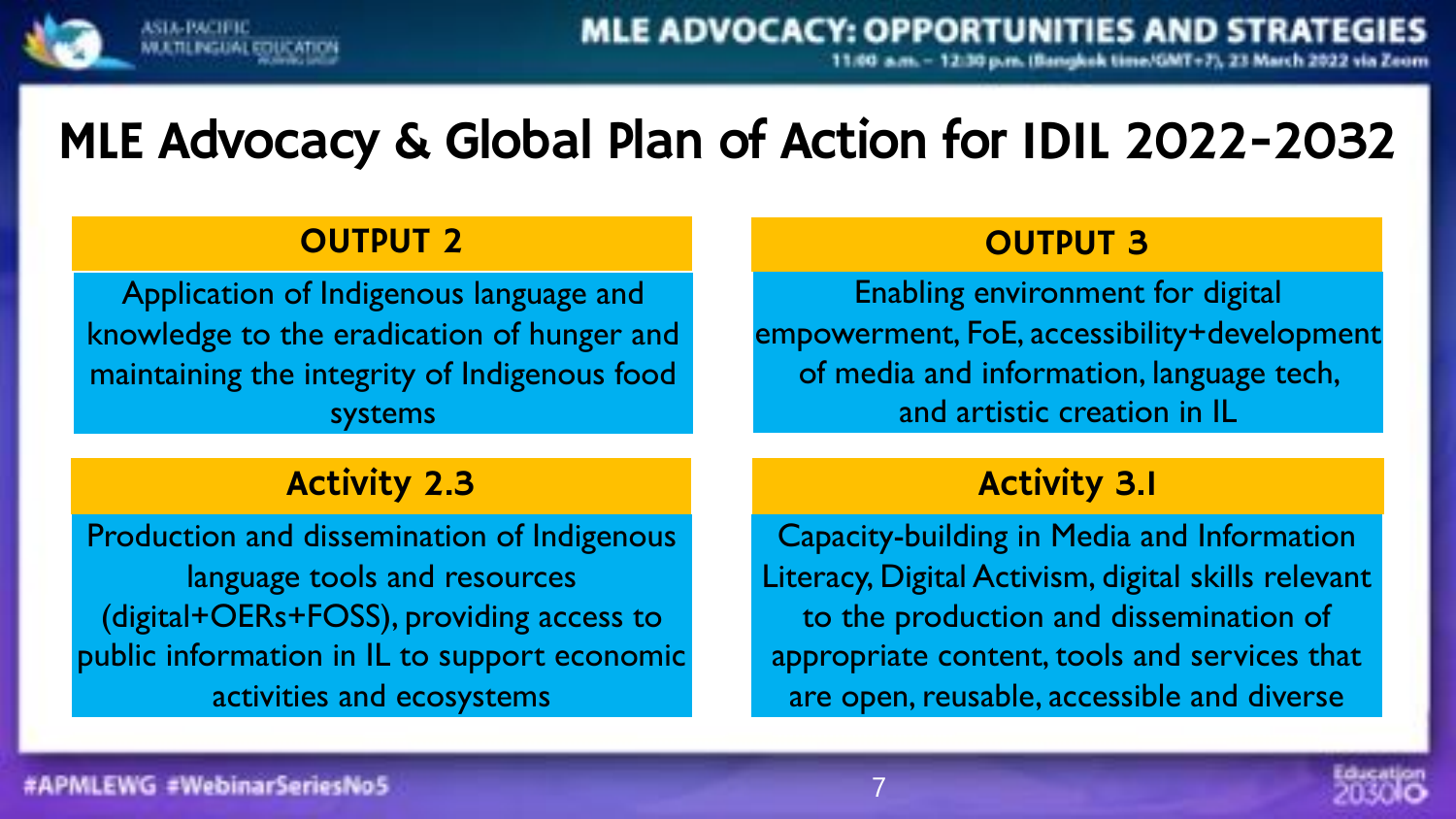

# Preparing for IDIL 2022-2032

**Regional Consultations** to collect contributions towards the Global Action Plan (2021)

- **Eastern Europe and Central Asia**
- **Asia** (10-11 May 2021)
- **Africa**
- Latin America and the Caribbean
- **Pacific** (27-28 May 2021)
- North America and the Arctic

Creation and establishment of the **Global Task Force for IDIL2022-2032**

• Open call for nominations addressed to Indigenous Peoples and Indigenous Peoples' organizations (2020)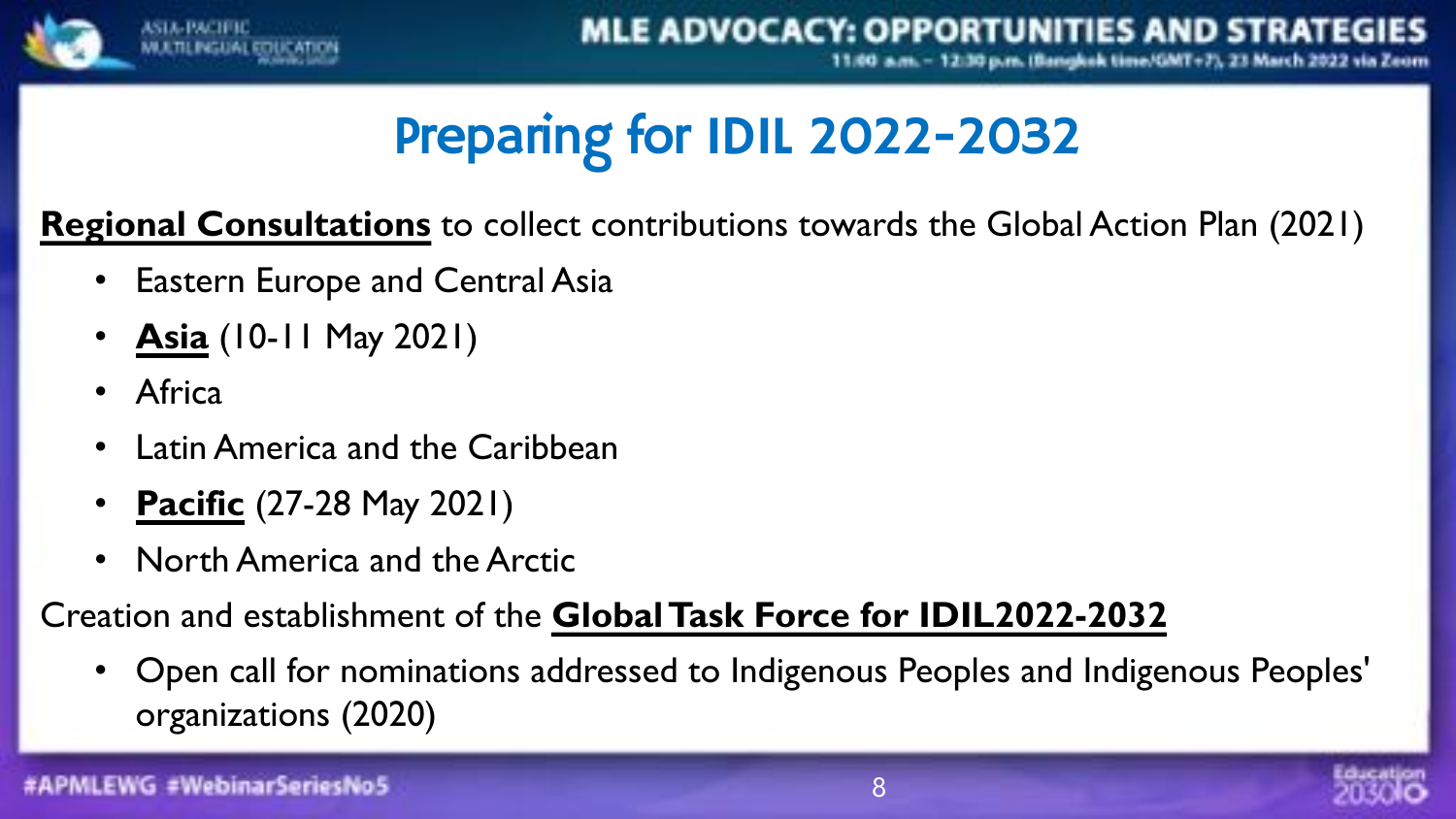

# Global Task Force for IDIL 2022-2032 What does it do?

- International **coordinating mechanism** responsible for ensuring that the principles of **inclusion, openness, participation and multistakeholder engagement** would be ensured and applied throughout the International Decade
- provide guidance on the preparation, planning, implementation, and monitoring of IDIL2022-2032 activities, in line with the Global Action Plan

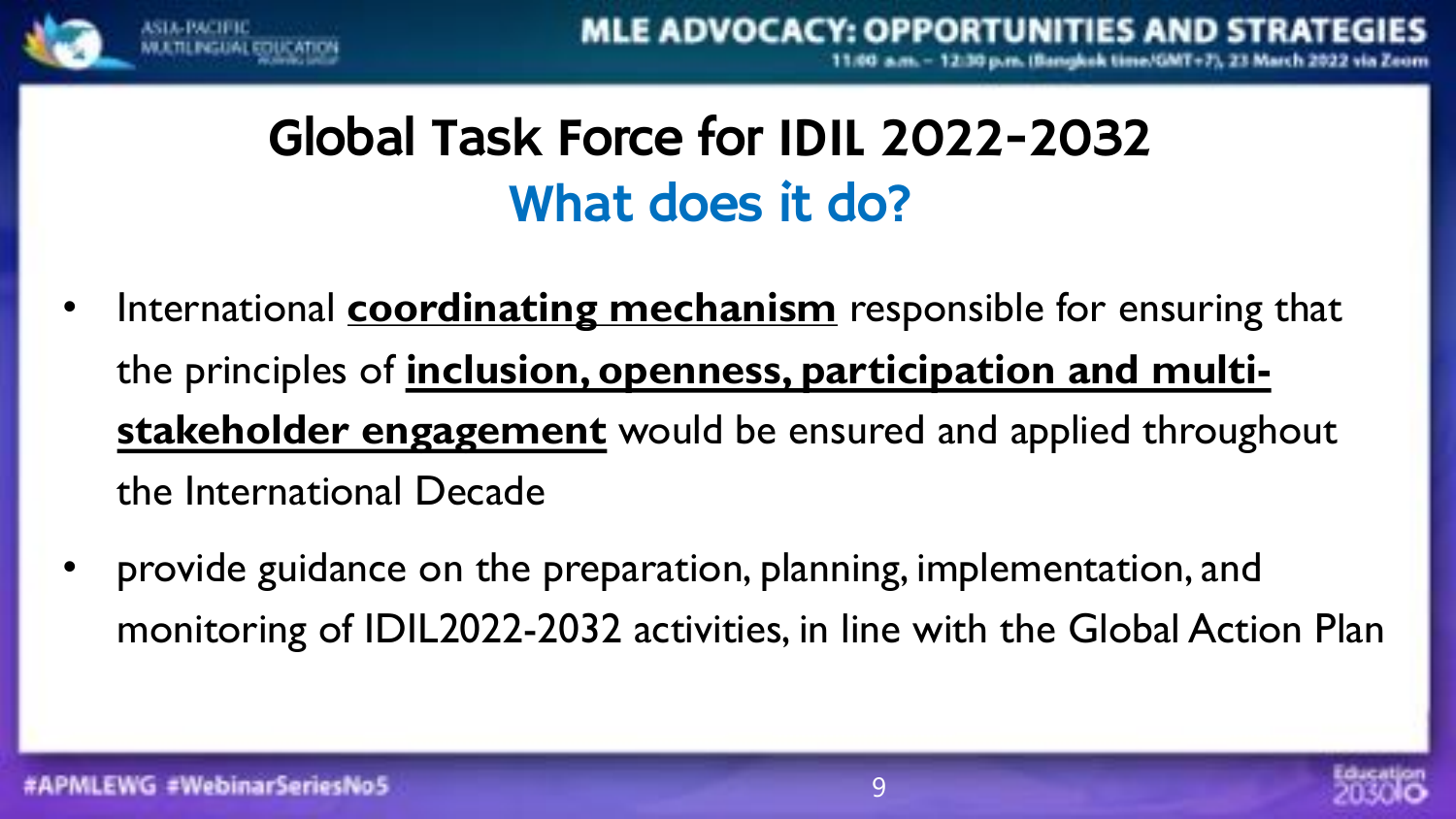

# Global Task Force for IDIL 2022-2032 **Structure**

- Steering Committee (19 members on 3-year rotation):
	- o 2 co-chairs from Member States + 2 co-chairs from Indigenous Peoples' organizations
	- o 6 elected Member State representatives
	- o 7 representatives from Indigenous Peoples' groups
	- o 3 designated members from UN mechanisms on Indigenous Issues
- Advisors to the Steering Committee (min. 30 members)
	- o 12 Member State representatives
	- o 14 representatives from Indigenous Peoples' groups
	- o 4+ designated members from UN mechanisms on Indigenous Issues
- Ad-hoc groups
	- o thematic, regional, stakeholder and other established on demand

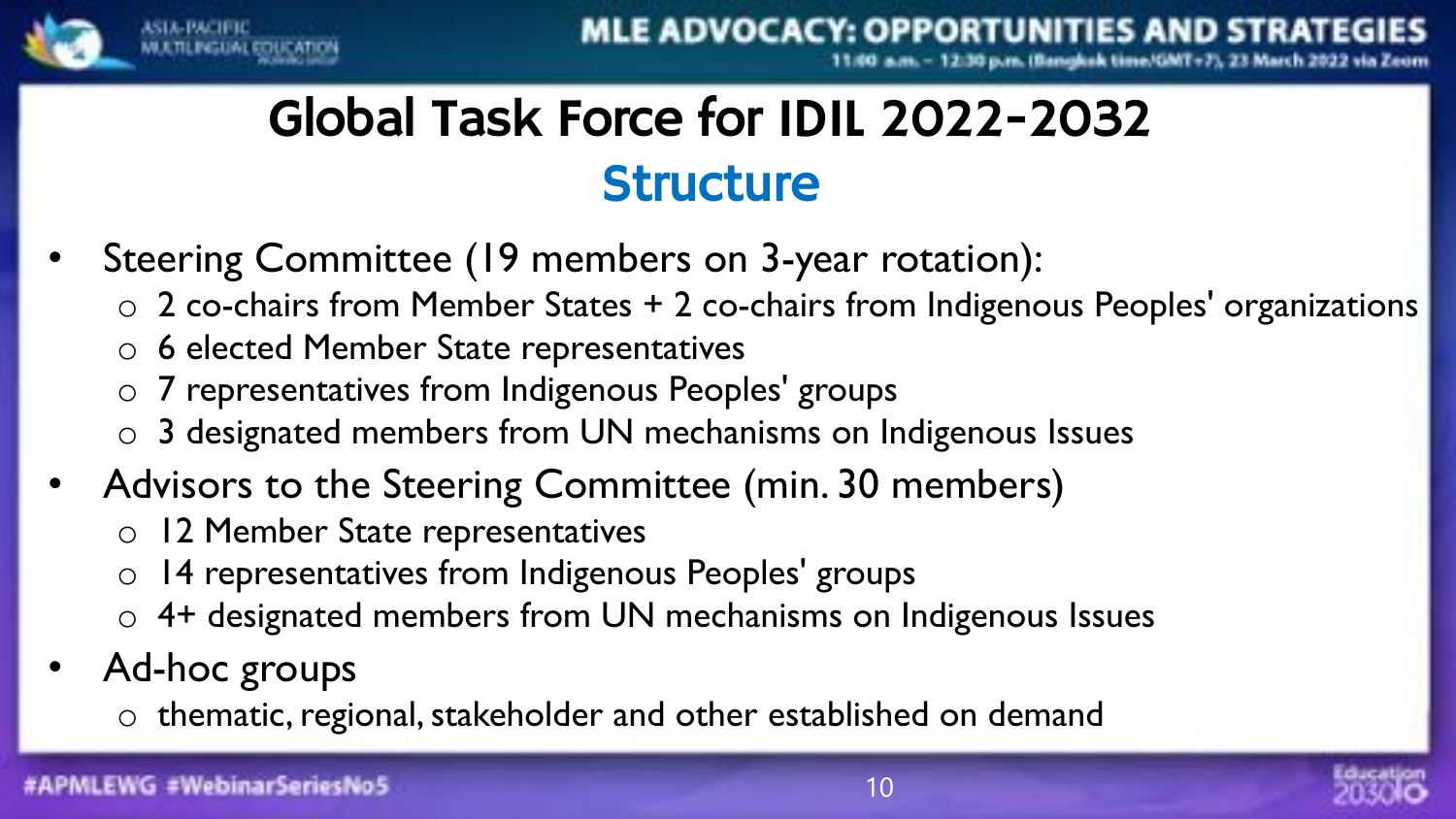

# Global Task Force for IDIL 2022-2032 Who are they?

- Global Task Force Member States (Asia-Pacific):
	- o Craig Ritchies\*, Australian Institute of Aboriginal and Torres Strait Islander Studies
	- o Manoch Chummuangpak, Dhurakij Pundit University, Thailand
	- o Ramesh Gaur, Indira Gandhi National Centre for the Arts, India
- Global Task Force Indigenous Peoples' Organizations (Asia):
	- o Kurukh Community of Jharkhand, India
	- o Partners of Community Organizations in Sabah (PACOS Trust), Borneo, Malaysia
	- o Tharu Welfare Congress, Nepal
- Global Task Force Ad-hoc Groups (Asia):
	- o Asia Indigenous Peoples' Pact (AIPP)
	- o Mon National Education Committee, Myanmar

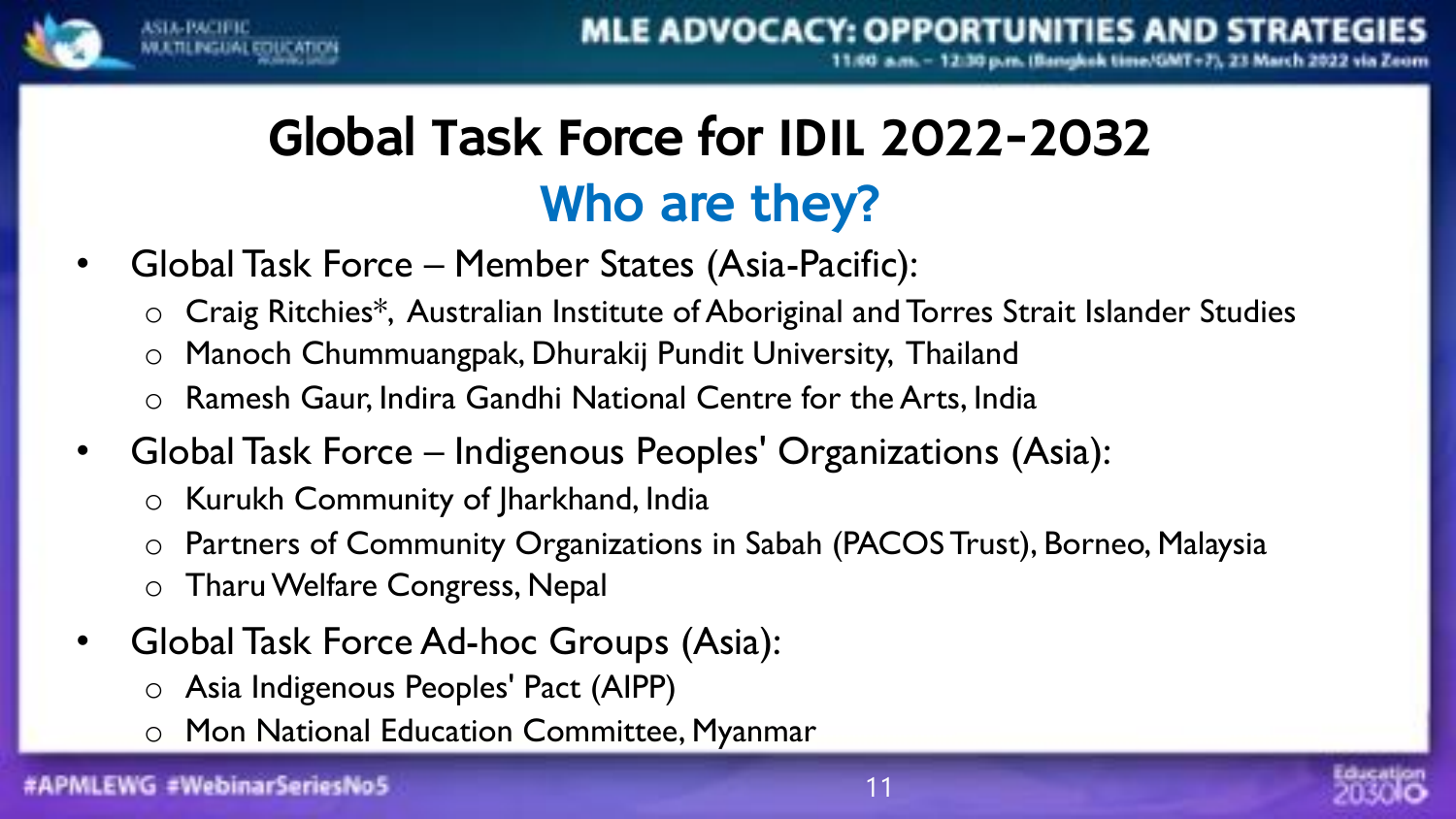

# Global Plan of Action for IDIL 2022-2032 What is 'Indigenous'?

- Lack of consensus reached in previous consultations with Indigenous Peoples' groups, so **no definition provided.**
- Self-identification as part of right to self-determination
- Regional Consultation in Africa for IDIL o Use of the 2019 Addis Ababa Proclamation: all African languages are indigenous to Africa
- Regional Consultation in Asia for IDIL (not a definition, but a 'rationale')
	- o Unique cultural/linguistic traditions that underline distinct communal identities and shared memory
	- o Experience of cultural and physical dislocations, and marginalization

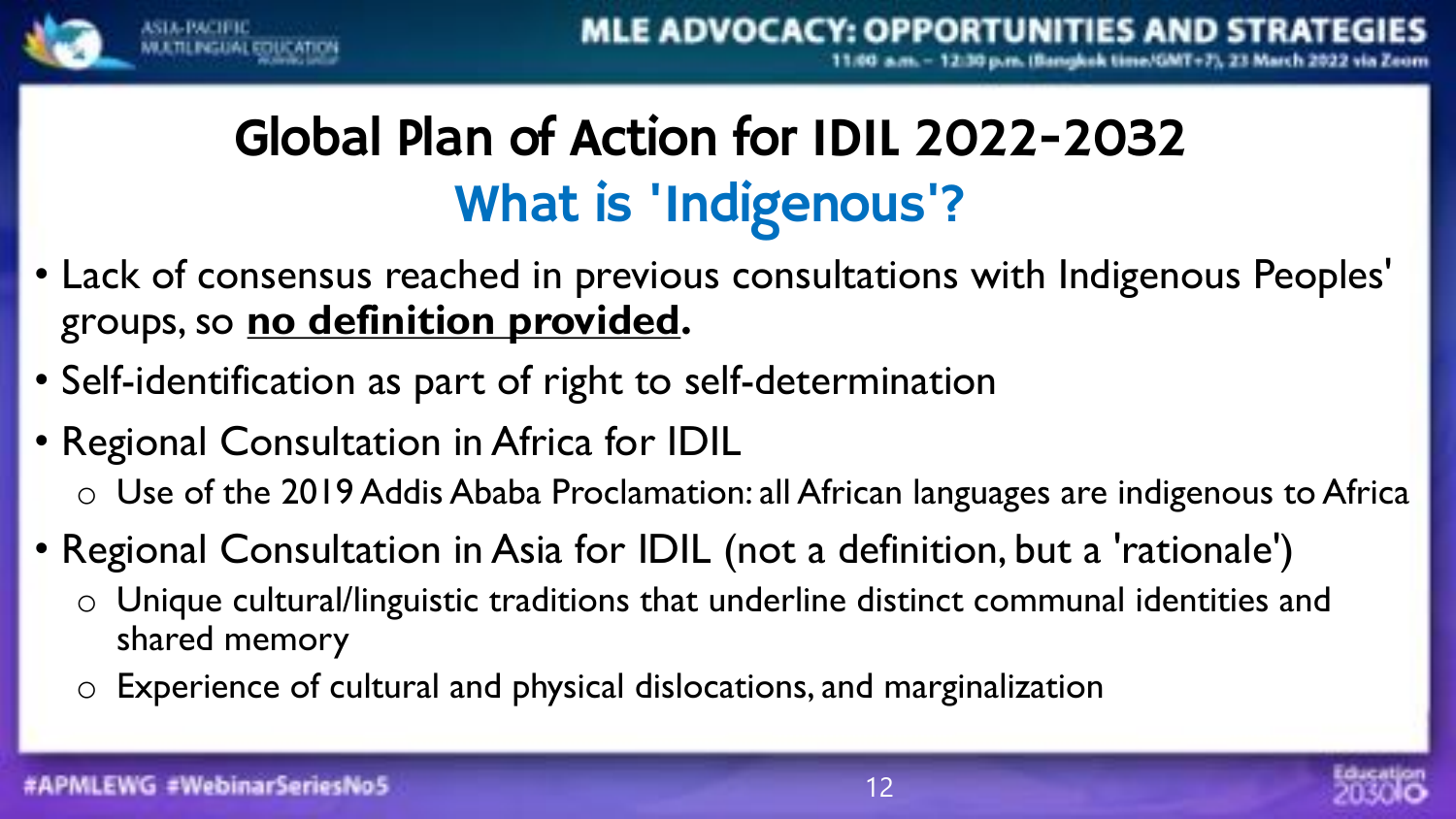

# How can MLE advocates contribute to IDIL?

- Encourage NGOs, academic institutions, companies to become an official partner of IDIL 2022-2032
- Further advocate for normative frameworks and legislation supporting MTB-MLE, using IDIL 2022-2032 as a rationale/justification
- Seek support from language tech developers and media/communication companies to produce digital language learning tools, media (text, sign, audiovisual) in Indigenous languages, and promote digital activism among Indigenous youth
- Partner with relevant institutions/companies for legal, public administration, media and education systems to encompass Indigenous perspectives and languages